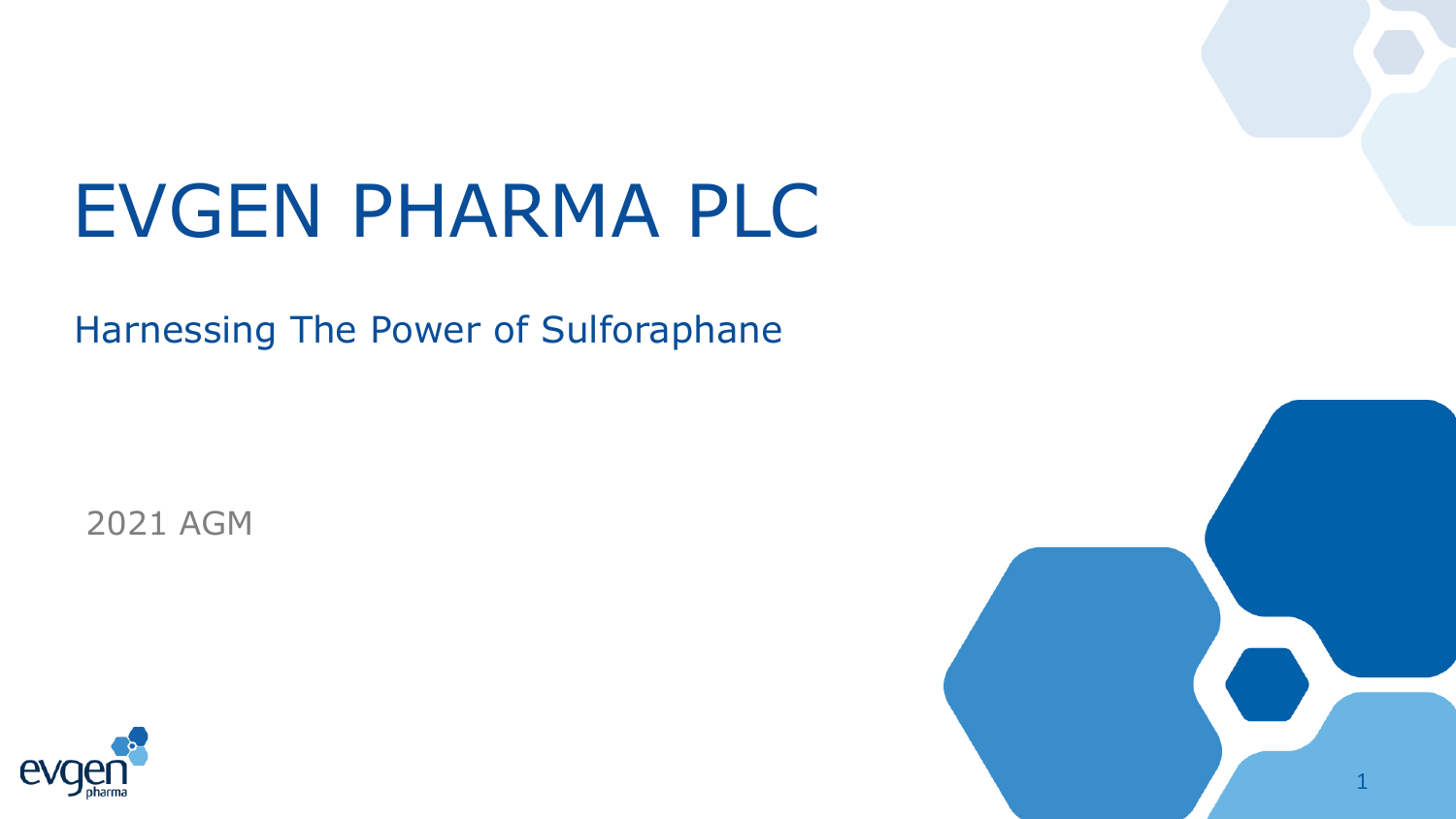### Disclaimer

#### THIS PRESENTATION (AS DEFINED BELOW) IS CONFIDENTIAL AND IS NOT FOR RELEASE, PUBLICATION OR DISTRIBUTION, IN WHOLE OR IN PART, DIRECTLY OR INDIRECTLY, IN OR INTO OR FROM THE UNITED STATES (INCLUDING ITS TERRITORIES AND POSSESSIONS. ANY STATE OF THE UNITED STATES AND THE DISTRICT OF COLUMBIA). CANADA. AUSTRALIA. JAPAN. NEW ZEALAND AND THE REPUBLIC OF SOUTH AFRICA OR ANY JURISDICTION WHERE SUCH DISTRIBUTION IS UNLAWFUL.

This document and the related verbal presentation (together the "Presentation") are for your information only, and are being delivered by Evgen Pharma plc (the "Company" or "Evgen") which trades on the AIM market of the Lo under ticker EVG.

By attending this Presentation, you agree to be bound by the following conditions. Please note that the information in this Presentation has yet to be announced or otherwise made public and some or all of the information i discussion surrounding the Presentation may constitute inside information relating to the securities of the Company within the meaning of the insider dealing provisions of the Criminal Justice Act 1993 and/or of the EU Mar (Regulation 596/2014) as it applies in the United Kingdom by virtue of the European Union (Withdrawal) Act 2018 ("MAR"). By accepting this Presentation the recipient agrees to comply with its obligations under the MAR, inc any of inside information for the purpose of dealing, or of counselling or procuring any other person to deal, in the securities of the Company. The information and opinions contained in this Presentation have not been ind provided as at the date hereof and are subject to amendment, revision and completion without notice. No person is under any obligation to update or keep current the information contained in this Presentation. No representa undertaking, express or implied, is made by the Company, its advisers or representatives, or their respective officers, employees or agents as to, and no reliance should be placed on, the fairness, accuracy, completeness, of the information or the opinions contained herein. The Company, its advisers or representatives, or their respective officers, employees and agents expressly disclaim any and all liability which may be based on this and therefrom.

This document is not an admission document or a prospectus. This document does not constitute or form any part of any offer or invitation to sell or issue, or any solicitation of an offer to purchase or subscribe for, any or any part of it or the fact of its distribution form the basis of, or be relied on in connection with, any contract therefor. This Presentation has not been authorised or approved for the purposes of section 21 of the Fi 2000 and therefore it is being delivered for information purposes within (a) the United Kingdom only to persons (i) who have professional experience in matters relating to investments and who fall within the definition of Article 19(5) of the Financial Services and Markets Act 2000 (Financial Promotion) Order 2005 (as amended) (the "Order") or are high net worth entities falling within Article 49(2)(a) to (d) of the Order and investment per (each within the meaning of the Order); and (ii) who are "qualified investors" within the meaning of Article 2(e) of the Prospectus Regulation (Regulation (Regulation (EU) 2017/1129) as it applies in the United Kingdom by Act 2018 ("Qualified Investors"); and (iii) to whom the Presentation may otherwise lawfully be communicated; (b) the European Economic Area (the "EEA") only to Qualified Investors (all such persons together being referred and each a "Relevant Person"). By accepting this Presentation and not immediately returning it, the recipient represents and warrants that they are a Relevant Person and agrees to be bound by the following conditions. This disclosed to any other person or used for any other purpose.

If you are in any doubt about the contents of this document, you should consult a person authorised under the Financial Services and Markets Act 2000 who specialises in advising on the acquisition of shares and securities companies. You should be aware that an investment in the Company involves a high degree of risk and investors should be aware of such risks and should rely on their own examination of the Company and make the decision to i careful consideration and, if appropriate, consultation with an independent financial adviser. Any investment or investment activity to which this document relates is only available to Relevant Persons. Persons of any othe on this document or act on its contents for any purpose whatsoever and should return it to the Company immediately.

The distribution of this Presentation in certain iurisdictions may be restricted by law, and persons into whose possession this Presentation comes should inform themselves about, and observe, any such restrictions. Althoug taken to ensure that the facts stated in this Presentation are accurate and that the opinions expressed are fair and reasonable, the contents of this Presentation have not been verified by the Company or any other person. or warranty, express or implied, is made as to the fairness, accuracy, completeness or correctness of the information and opinions contained in this Presentation and no reliance should be placed on such information or opin or any of its respective members, directors, officers or employees nor any other person accepts any liability whatsoever for any loss howsoever arising from any use of such information or opinions or otherwise arising in c Presentation. No part of this Presentation, or the fact of its distribution, should form the basis of or be relied upon in connection with any contract or commitment or investment decision whatsoever.

Recipients of this Presentation are not to construe its contents, or any prior or subsequent communications from or with the Company or its representatives as investment, legal or tax advice. In addition, this Presentation inclusive or to contain all of the information that may be required to make a full analysis of the Company or any transaction to be entered into by any member of the Evgen group. No undertaking, representation or warranty, by the Company, any member of the Evgen group, or any of their respective current or proposed directors, officers, partners, employees, secondees, agents or advisers or any other person as to the accuracy or completeness o the opinions contained in this document and no liability is accepted for any such information or opinions. Further, the information in this Presentation is not complete and may be changed. Recipients of this Presentation s independent evaluation of the information and of the relevance and adequacy of the information in this document and should make such other investigations as they deem necessary.

This Presentation may contain forward-looking statements that reflect the Company's current views and expectations regarding future events. These forward-looking statements can be identified by the use of forward-looking t terms "believes", "envisages", "estimates", "anticipates", "projects", "expects", "intends", "may", "will", "could", "seeks" or "should" or, in each case, their negative or other variations or comparable terminology, or by objectives, goals, future events or intentions. Forward-looking statements involve substantial risks and uncertainties that could cause actual results to differ materially from those expressed or implied by the forward loo looking statements include matters that are not historical facts and speak only as of the date of this Presentation. They appear in a number of places throughout this document and include statements regarding the Company a directors' current intentions, beliefs or expectations concerning, amongst other things, to management's strategic vision, aims and objectives, the conduct of clinical trials, the filing dates for product licence applicati specified products in various markets, the Company's ability to find partners for the development and commercialisation of its products as well as the terms for such partnerships, anticipated levels of demand for existing development, the effect of competition, anticipated efficiencies, trends in results of operations, margins, the overall pharmaceutical market and exchange rates, are all forward looking in nature.

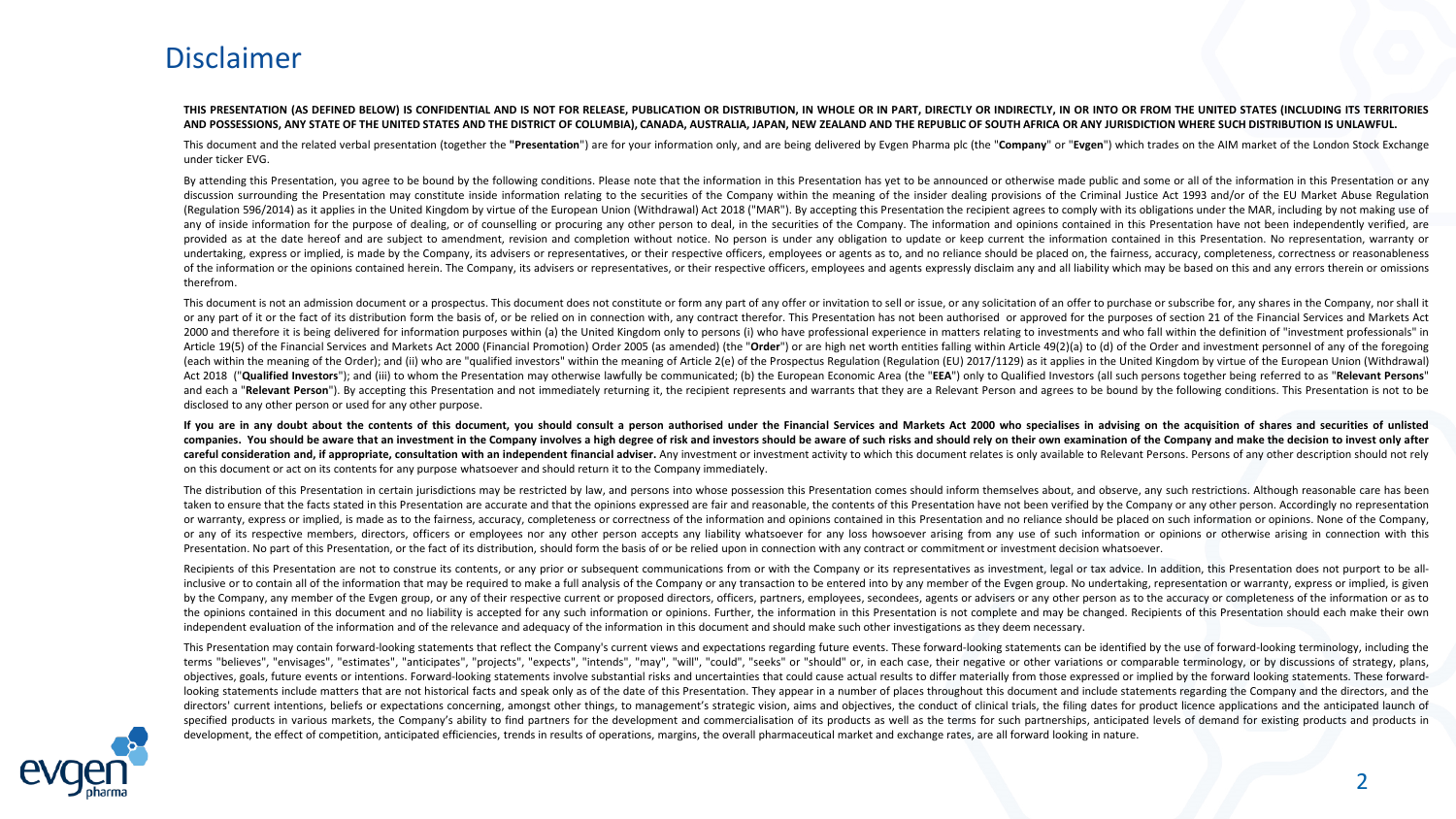### Evgen - A *Clinical Stage* Drug Development Company

*Focus on breast cancer, glioma and other cancers, SFX-01 has three molecular targets - STAT 3, Nrf2 and SHP2*

- Semi-virtual, listed on AIM (LSE: EVG), focus: **cancer and inflammation**
- 275m shares in issue, market cap c.£14m, prior range £27m to £11m
- Developing a new class of pharmaceuticals based on highly biologically active "sulforaphane" - applications in multiple therapeutic areas based on a network of targets
- Target diseases in cancer and inflammation, each with **high unmet clinical needs**
- Unique platform technology Sulforadex, stabilises unstable sulforaphane, lead SFX-01
- Strong, **granted IP** covering composition, manufacturing and novel derivatives
- Highly experienced board and management
- Business model: establish proof of concept and partner. **Multiple value inflection points**

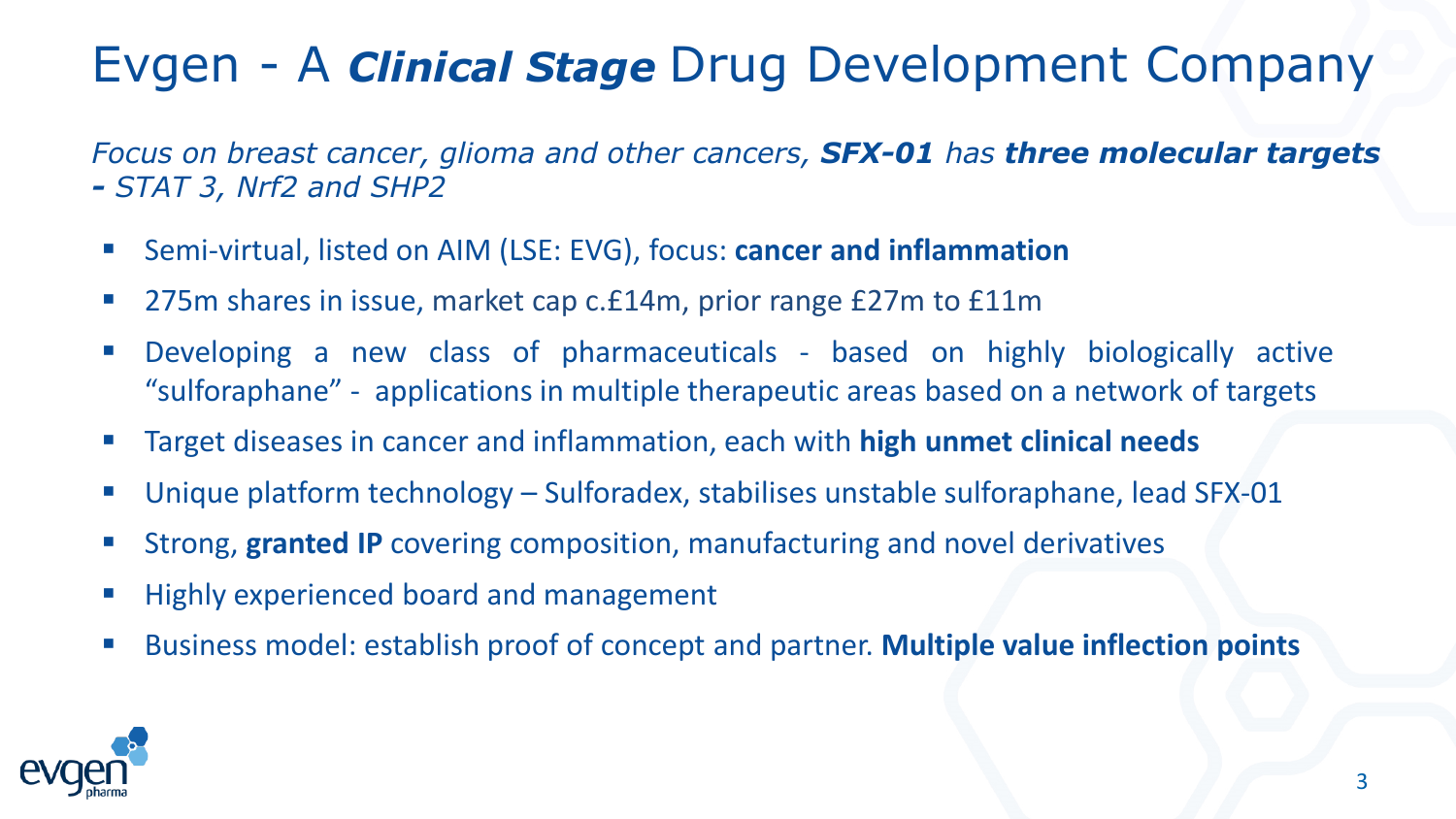## 2020/21 Achievements

- **mBC** Promising Phase 2a clinical data. Pre-clinical data from collaboration with University of Manchester and The Christie Hospital suggests SFX-01 may be effective in CDK4/6 resistant patients.
- **GLIOMA** Powerful pre-clinical data including significant survival benefit from University of L'Aquila, Italy. *In vitro* data reproduced in patient-derived cells in University of Auckland, New Zealand.
- **ONC 3** Encouraging pre-clinical data in JMML cells & AML cells from Oxford University
- **PARTNER** Sulforadex technology licence concluded with Juvenescence for non-pharmaceutical applications using naturally derived sulforaphane. \$10.5m in total milestones, \$0.25m received.
- **ARDS/COVID** Opportunistic STAR trial was futile, but important clinical data from 133 patients being analysed. Drug exposure and safety database to be significantly expanded.
- **FINANCIAL** Position significantly strengthened after £11m placing and open offer Q1 2021; year end cash £11.6m
- **PEOPLE** Dr Huw Jones appointed CEO, Oct 2020; Dr Helen Kuhlman, CBO Apr 2021; Dr Glen Clack, CMO May 2021

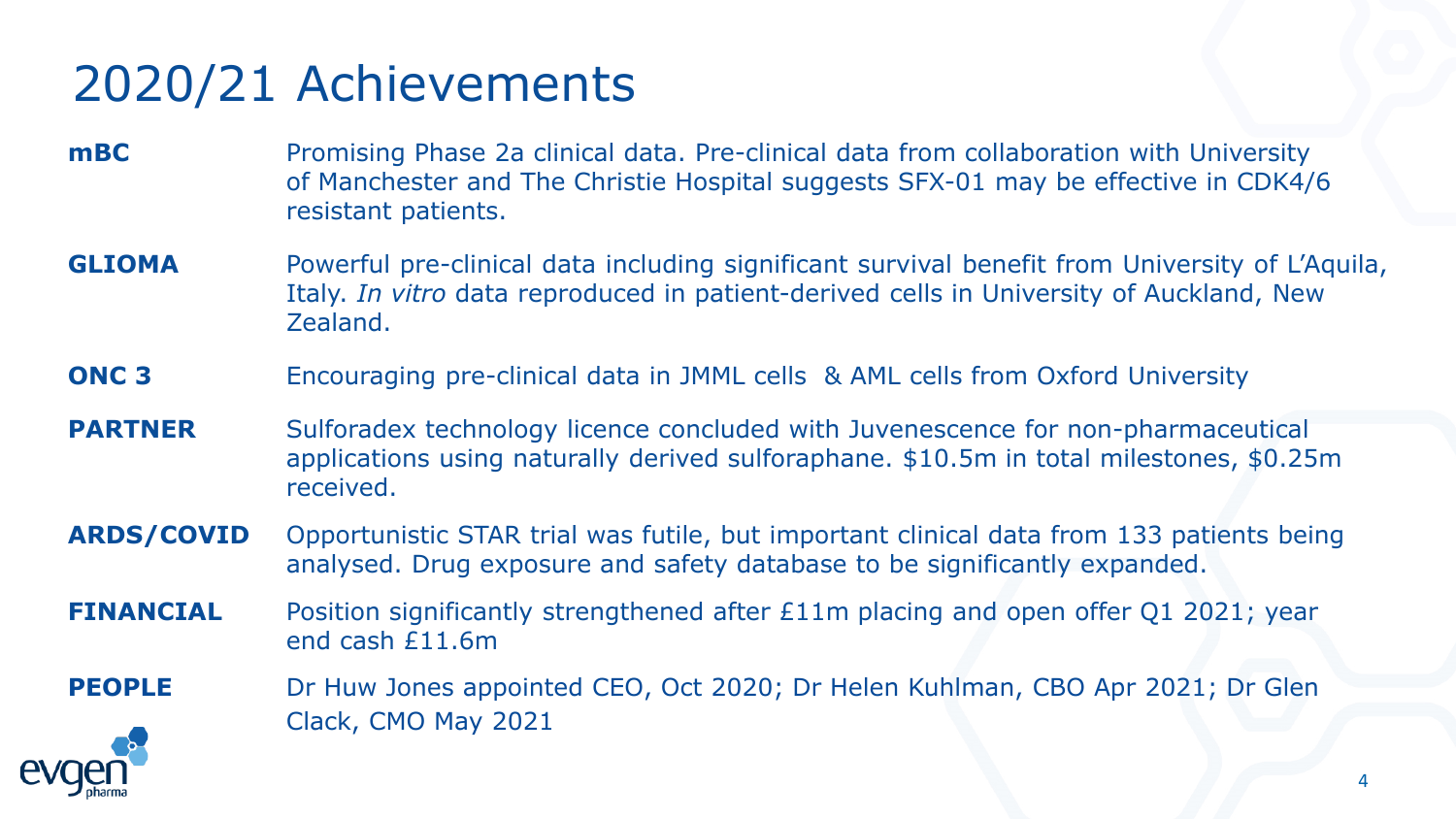### Management and Board

Extensive commercial, regulatory, clinical CMC/Manufacturing, business development expertise and a successful commercial track record



**Dr Huw Jones, CEO**

Over 30 years' experience of leadership in public and private R&D-based companies within the sector: Chronos Therapeutics, CV Therapeutics, Elan Corp and SB (GSK)



**Richard Moulson, CFO** Chartered accountant with over 20 years experience as CFO for UK quoted and VC-owned companies: Intercytex Group Plc, ReNeuron Group plc and Cobra Therapeutics Ltd



**Dr Helen Kuhlman, CBO** Over 20 years' experience of funding, commercial and R&D roles. Welsh Development Bank, Chronos Therapeutics, Innovate UK, Domantis, CAT



**Dr Glen Clack, CMO** Over 20 years' experience of oncology development, radiation and translational medicine at AZ. Hon Prof at University of Sheffield



**Barry Clare, Chair**  Former main Board member of Boots Company plc and Deputy Chairman UHSM Foundation **Trust** 



**Dr Alan Barge, NED** Former CMO of ASLAN Pharmaceuticals, former VP and Head of Oncology and infection at AZ. Venture Partner of Delin Ventures.



**Dr Sue Foden, NED** Former NED and Chair of the Remuneration Committee at BTG and Vectura Plc. Previously Chair of Bergenbio.



**Susan Clement-Davies, NED** Over 25 years of capital markets and investment banking experience and former Managing Director of Citigroup and Salomon Smith Barney and Torreya

5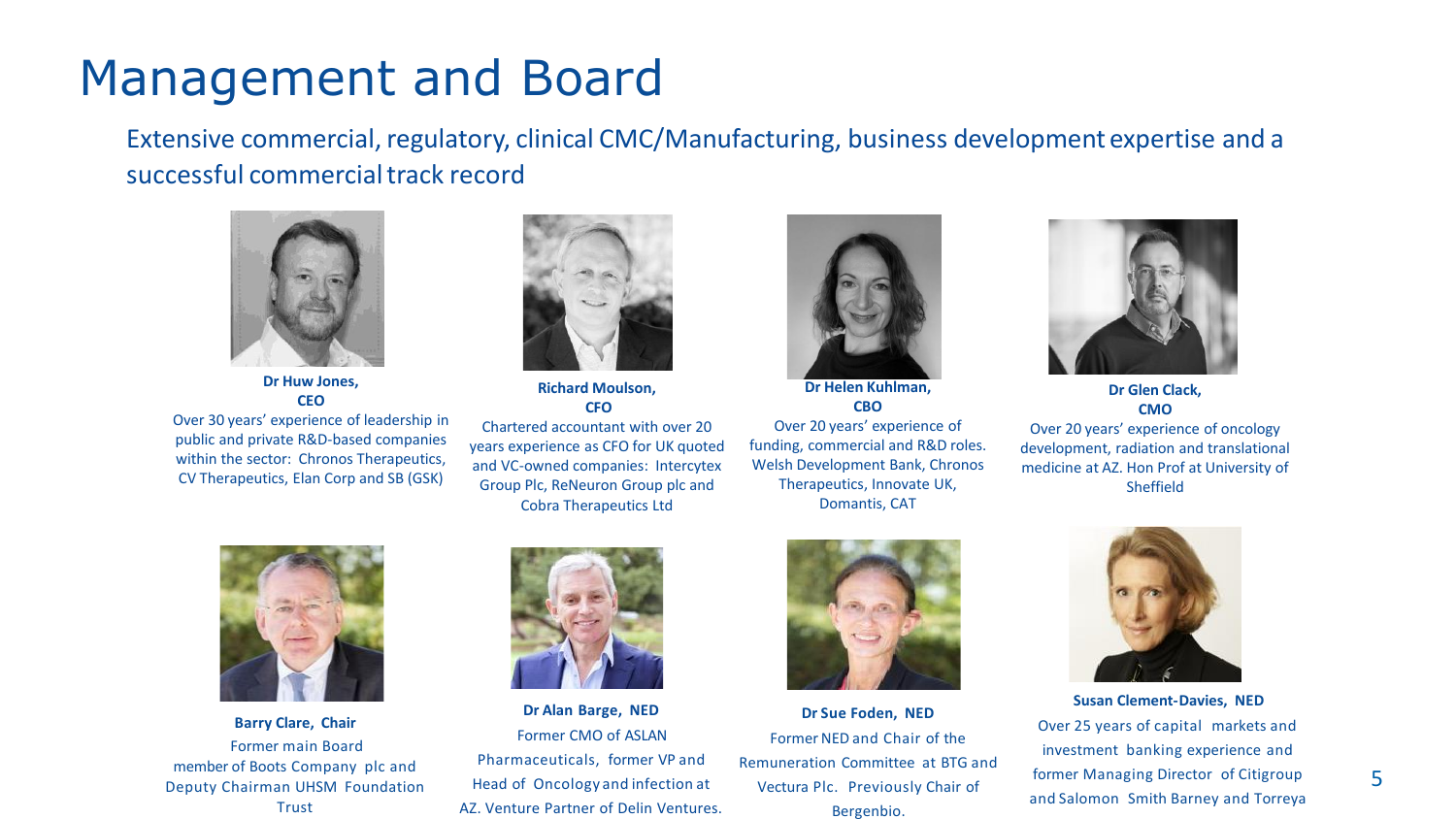### Scientific Advisors



**Dr Mary Stuart Dr Sacha Howell Professor Anthony Chalmers Consultant, Breast Cancer Programme** Previously GlobalClinical Leader/medical Science Director at AZ and CSL at Roche



Consultant MedicalOncologist at Christie Foundation Trust Clinical Senior Lecturerat Division of Cancer Sciences, Manchester University



**Professor Rob Clark** Professor of Breast Biology, University of Manchester



Chair of Clinical Oncology at University of Glasgow: principal interest is in Glioblastoma



**Professor Bruce Baguley**

Distinguished Professor, University of Auckland



**Dr Euphemia Leung**

Snr Research Fellow, University of Auckland



**Professor Phillip Eaton**

Professor Cardiovascular Biochemistry, Queen Mary University of London



#### **Professor Claudio Festuccia**

Professor of Applied Clinical Studies at L'Aquila University



#### **ProfessorAlbenaDinkova-Kostova**

Professor of Chemical Biology, Dundee and Adjunct Professor atJohns Hopkins University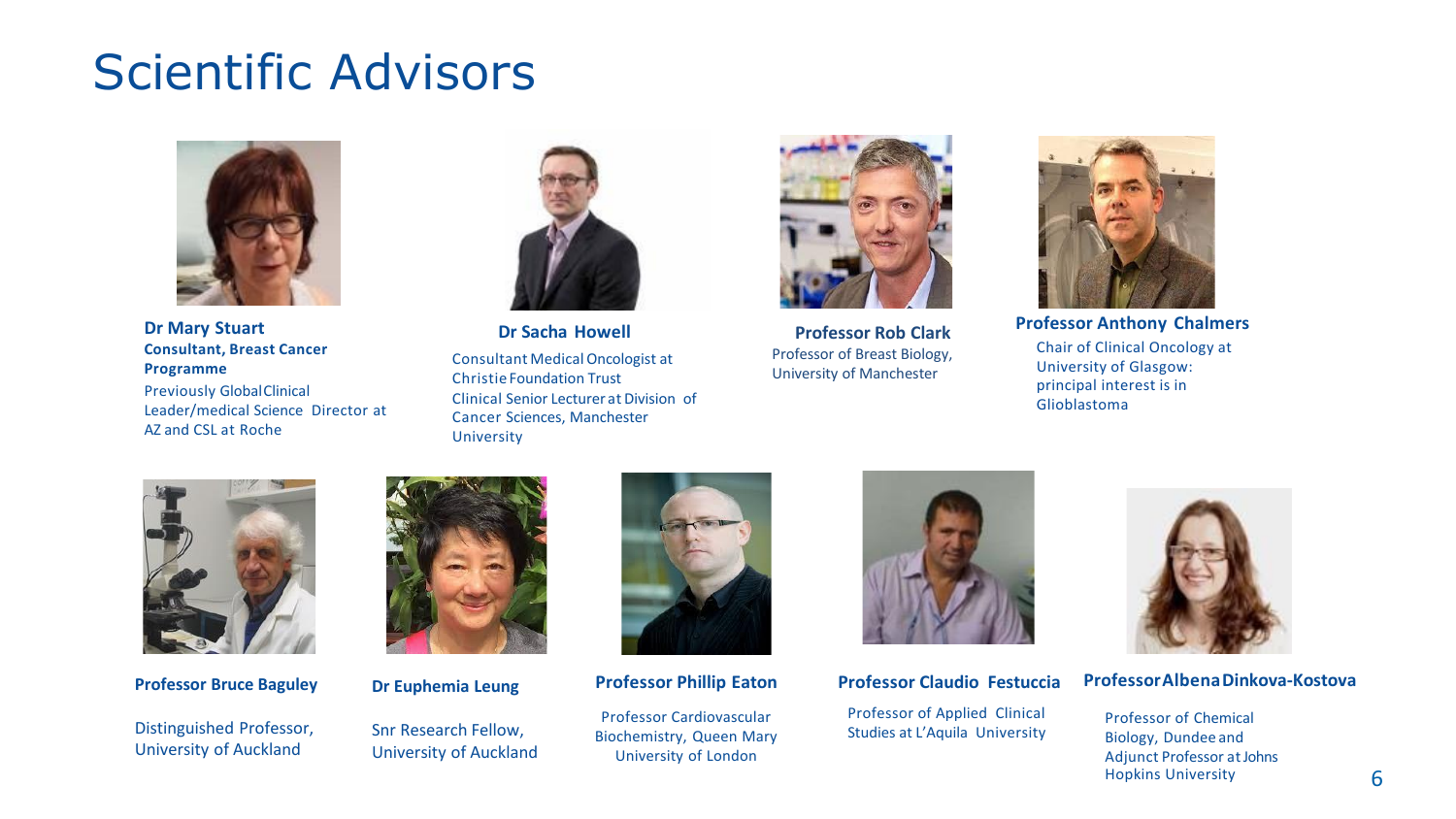## Pipeline Progress, Benchmark Value, Plan SFX-01



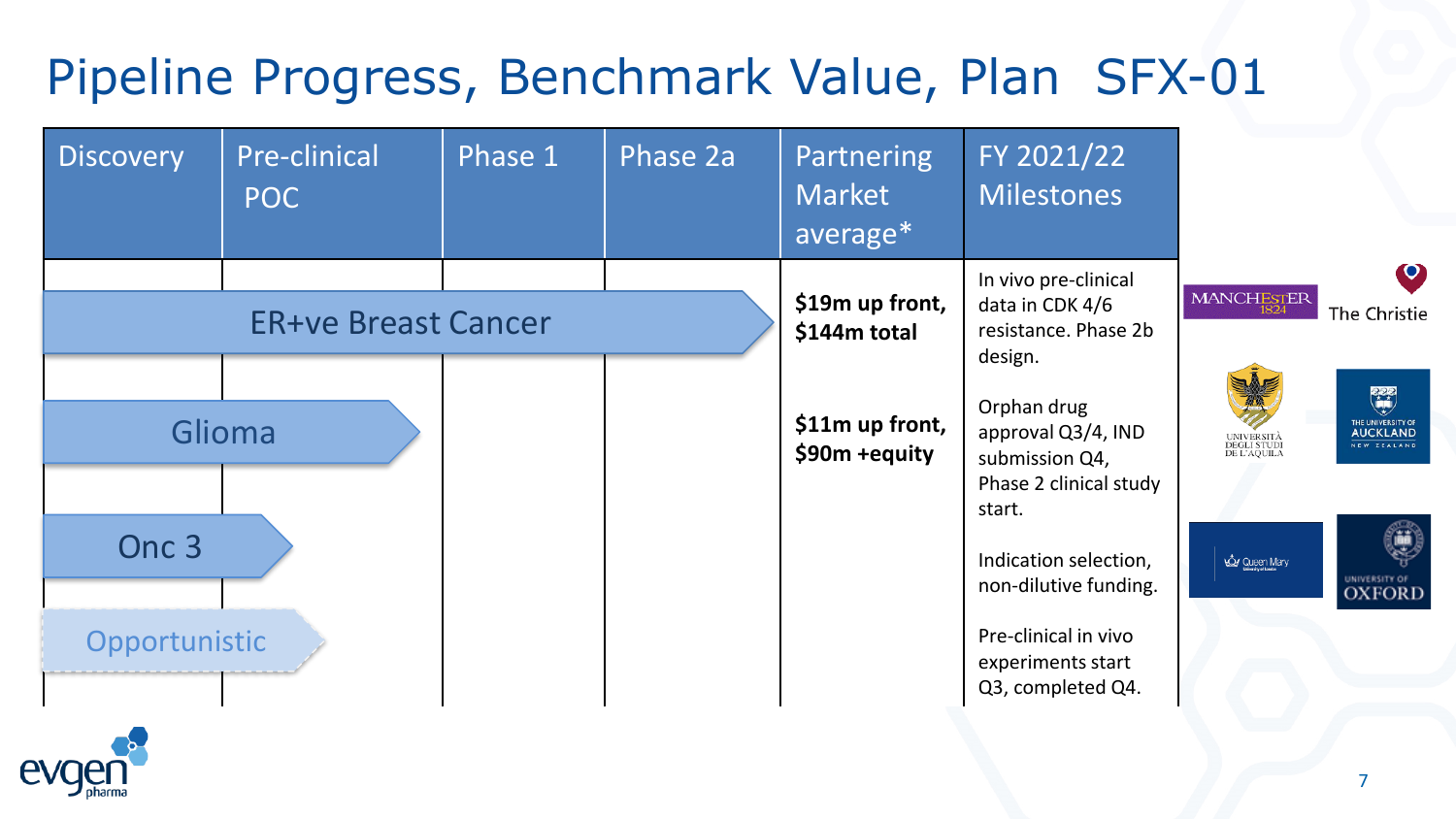## SFX-01 Can Be Life-changing

- Diagnosed age 40 ER+ Her2- early Breast Cancer
- Received surgery, chemotherapy and tamoxifen
- After 5 years diagnosed with pleural nodules
- Enrolled into Phase 2a trial May 2017 tamoxifen + SFX-01
- Objective response to treatment, very well tolerated, able to continue her life caring for her 2 young children and husband with head and neck cancer
- Entered the extended use programme and had Stable Disease for a total of 597 days, including tumour shrinkage of 63% from baseline

5 patients remained progression free after 1 year of treatment with SFX-01 + ET



May 2017

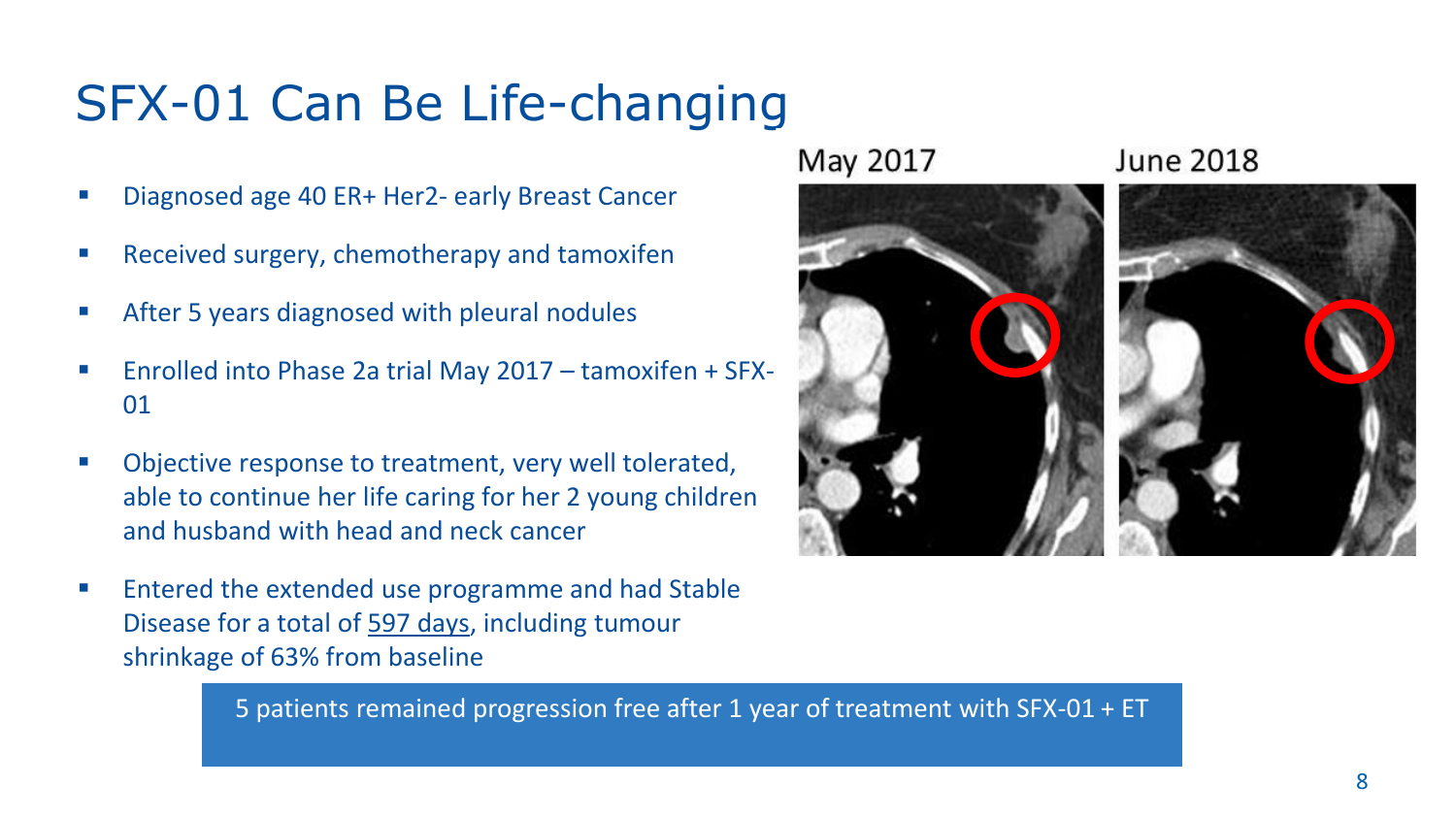## Glioblastoma (GBM)

- Very poor life expectancy, average time to death after diagnosis 14 months, 5% five-year survival. Current treatments include surgical resection, radiotherapy and chemotherapy, frequent relapses.
- In US GBM accounts for 57% of gliomas, with circa 11,500 diagnosed per annum<sup>\*</sup>
- *In vitro* studies with patient-derived cell lines showed dose-dependent reduction in proliferation and migration.
- In orthotopic xenograft models, treatment with SFX-01 increased disease-free survival and lengthened tumour progression times, an effect that is synergistic with radiotherapy.
- *In vitro* data from Aquila has been reproduced at University of Auckland in cells generated from freshly extracted patient GBM tissue.

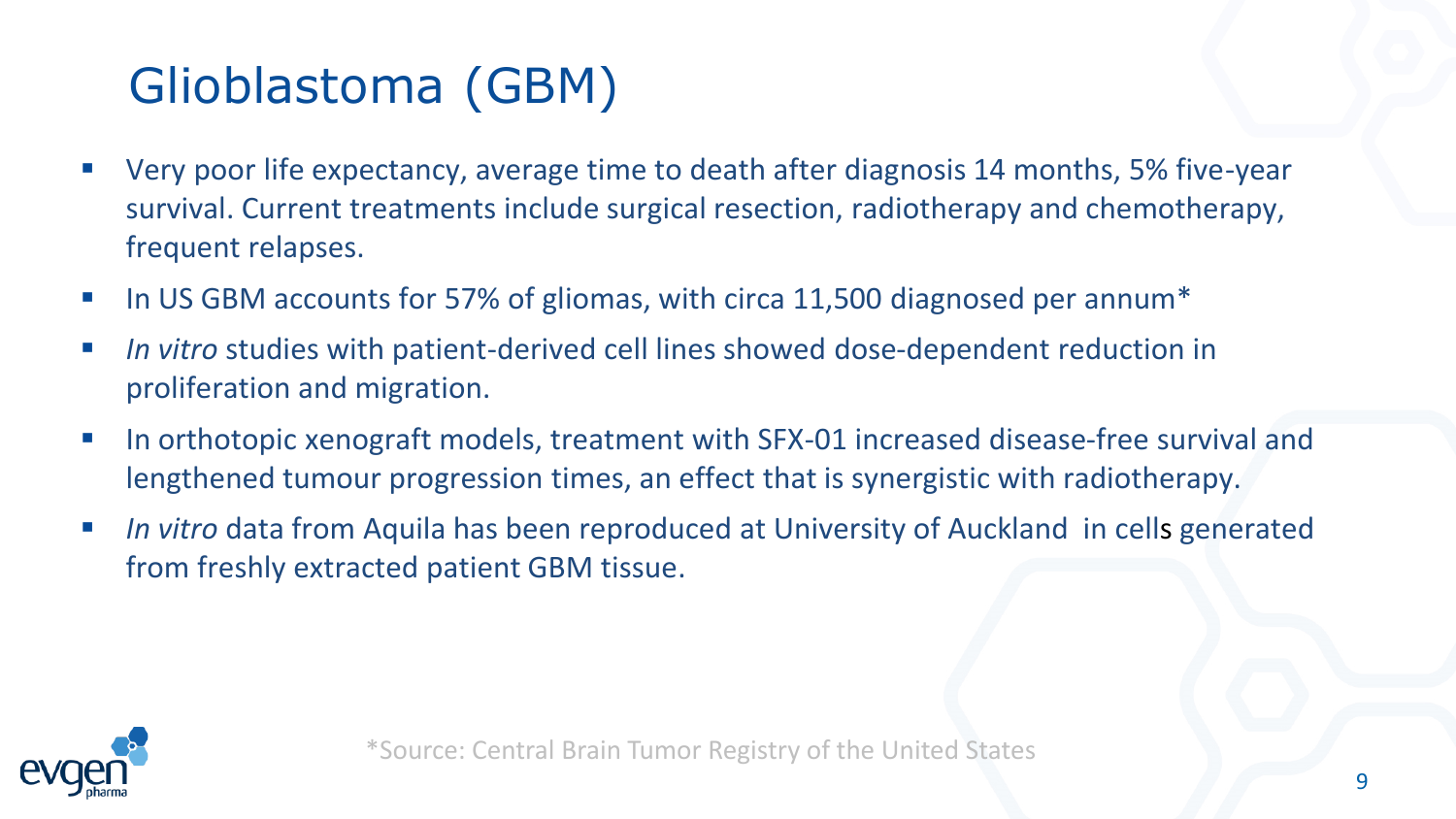### Dr Euphemia Leung, Prof Bruce Baguley –University of Auckland: low passage glioma (and other) cell lines



 $\alpha$  cyclodextrin control – no effect

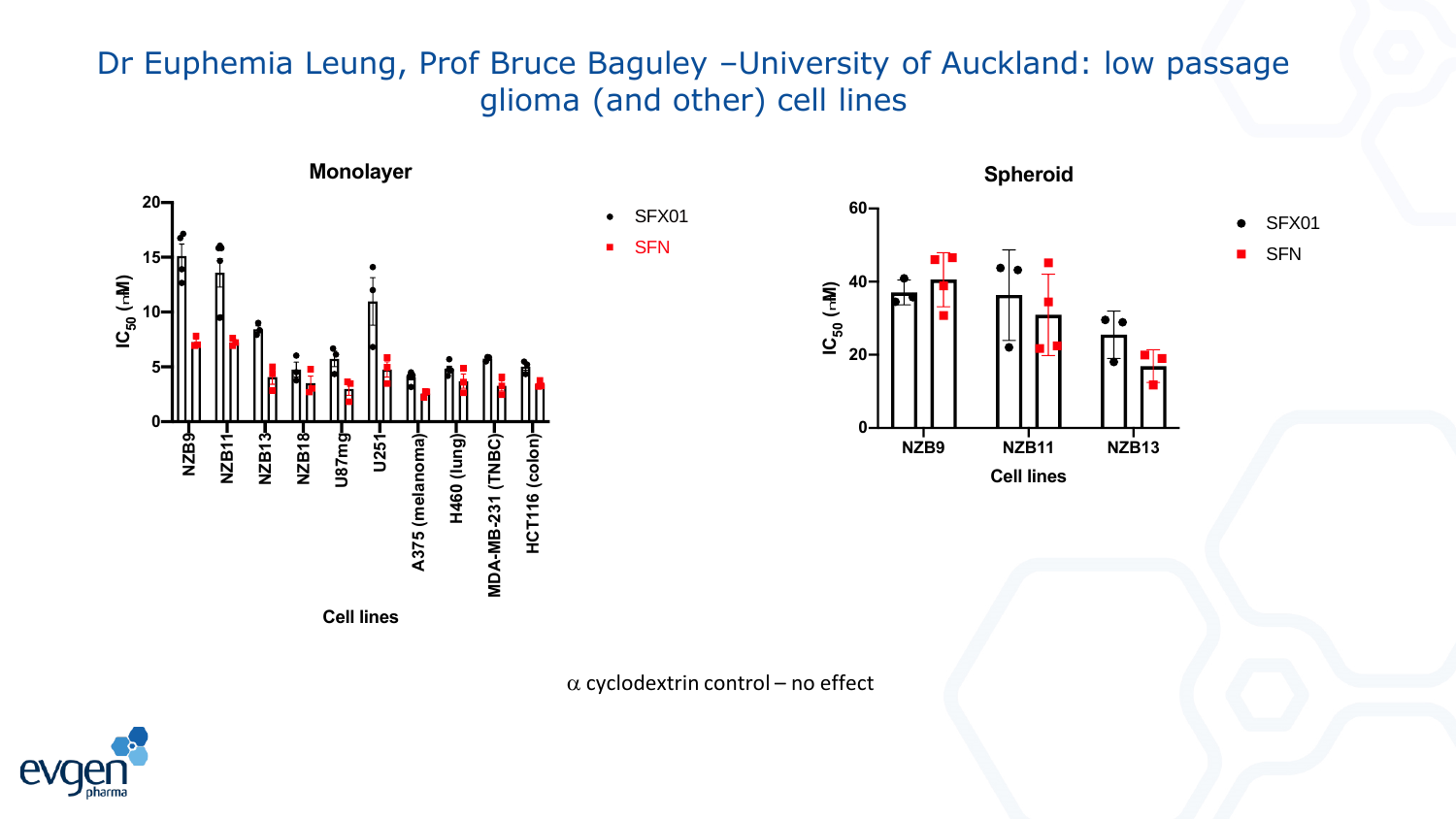### Glioblastoma next steps

- Further *in vivo* work at a CRO to build upon the subcutaneous GBM tumour model experiments conducted by Aquila.
- Orphan Drug Application submitted to FDA
- Plans for a Phase II GBM clinical trial with an adaptive design are progressing. IND being prepared for submission to the US Food and Drug Administration in Q4/2021.
- Trial scheduled to commence in H1/2022

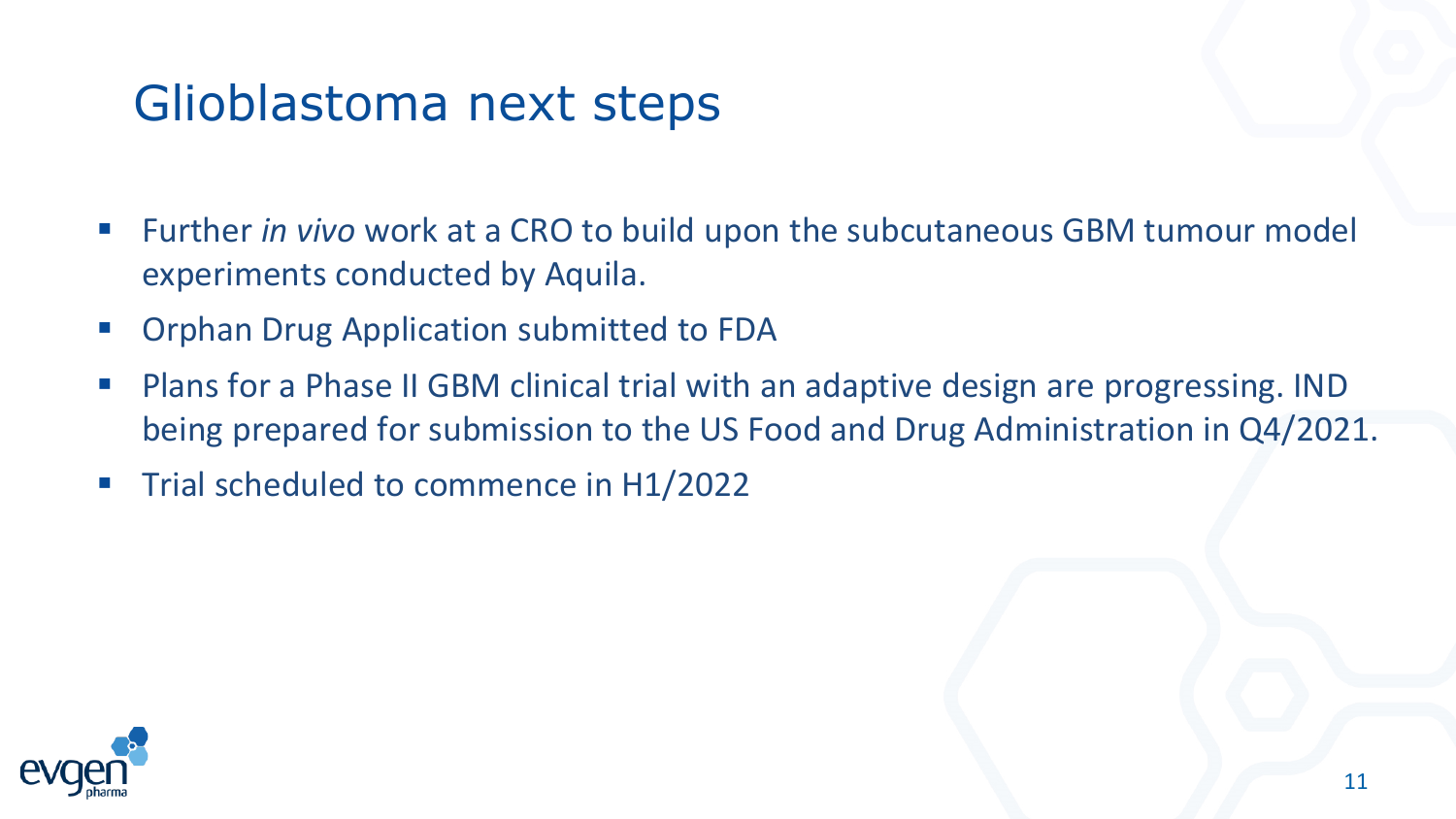### Summary

- Semi-virtual, listed on AIM (LSE: EVG), focus: **cancer and inflammation**
- **Granted IP on SFX-01 and analogues**
- Exciting pre-clinical data in multiple cancers, Glioblastoma, BC, JMML
- Positive Phase 2 clinical data in breast cancer
- Multiple value inflection points, **licensing deals in our therapy areas range from \$90m to \$150m with \$11m to \$19m up front and double digit royalties**
- Highly experienced board and management
- Non-pharma partnership market launch 2023